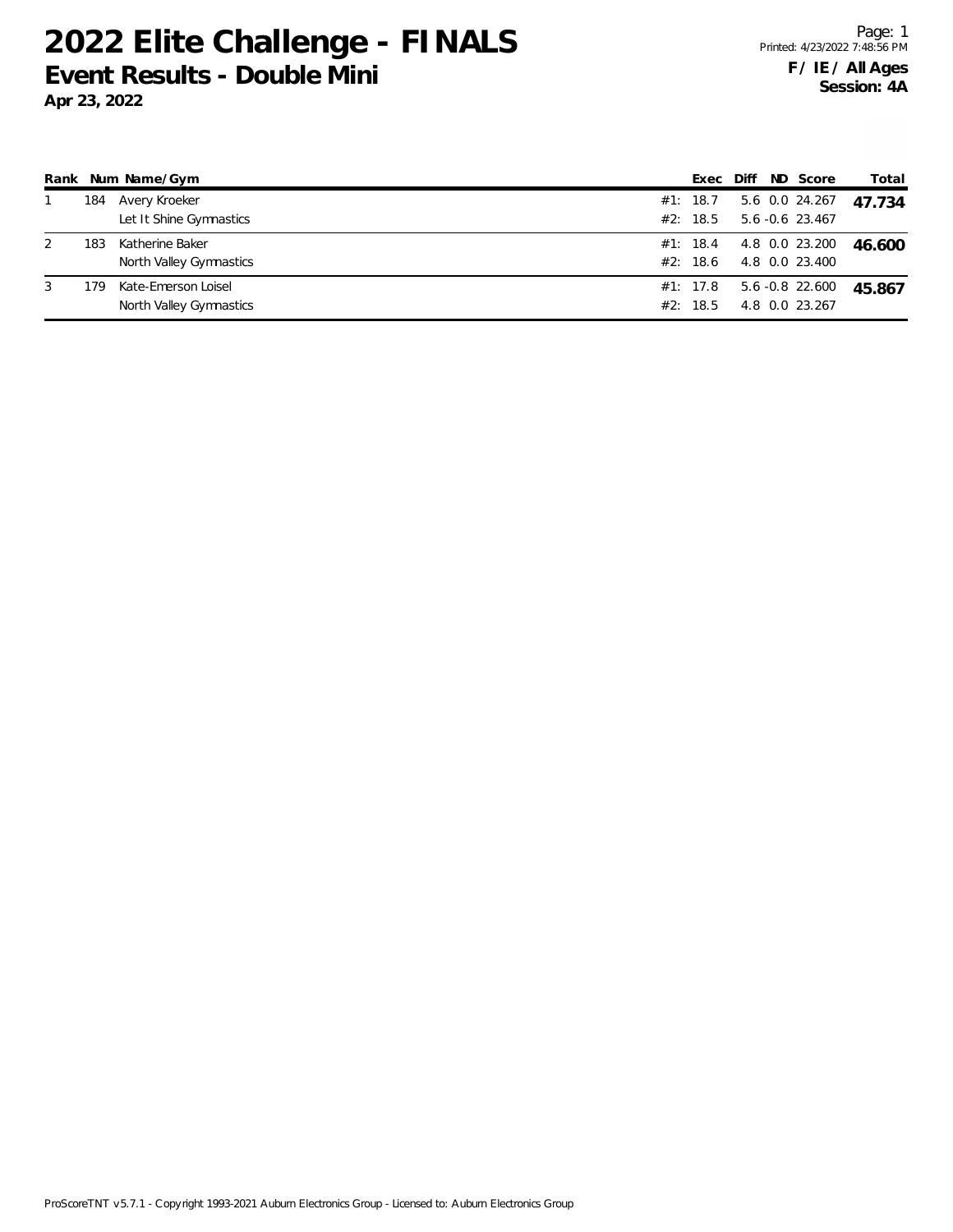| Rank           |     | Num Name/Gym                                  |                      | Exec         | ND Score<br>Diff                      | Total  |
|----------------|-----|-----------------------------------------------|----------------------|--------------|---------------------------------------|--------|
| 1              | 185 | Nate Swanepoel<br>Vargas Academy              | #1:<br>#2:           | 18.1<br>17.7 | 7.3 -0.8 24.633<br>$7.7 - 0.2$ 25.233 | 49.866 |
| $\overline{2}$ | 190 | Mateo Ucros<br>TAG USA Gymnastics             | #1:<br>#2:           | 18.2<br>18.7 | 6.0 0.0 24.200<br>6.4 0.0 25.133      | 49.333 |
| 3              | 177 | Dylan Bealey<br>Aspire Gymnastics Academy     | #1: 19.2<br>#2: 18.3 |              | 5.6 0.0 24.800<br>$6.9 - 1.0$ 24.233  | 49.033 |
| 4              | 189 | Cullen Howell<br>Twin City Twisters           | #1:<br>#2:           | 18.0<br>17.6 | 6.0 0.0 24.000<br>$6.4 -0.2$ 23.800   | 47.800 |
| 5              | 437 | Dylan Gharbaoui<br>So Cal TTC                 | #1:<br>#2: 18.3      | 16.9         | $6.9 - 1.0$ 22.767<br>7.2 -0.6 24.933 | 47.700 |
| 6              | 180 | Zach Chesler<br>North Valley Gymnastics       | #1:<br>#2:           | 18.0<br>18.4 | 5.6 0.0 23.600<br>5.2 0.0 23.600      | 47.200 |
| $\overline{7}$ | 178 | Benjamin Glass<br>Dynamic Gymnastics          | #1:<br>#2: 18.3      | 16.3         | $6.9 - 0.2$ 23.033<br>5.6 0.0 23.867  | 46.900 |
| 8              | 181 | Antonio Figueroa<br><b>Champions Westlake</b> | #1:<br>#2:           | 18.6<br>0.0  | $6.0 -0.6$ 24.000<br>$0.0$ _._ 0.000  | 24.000 |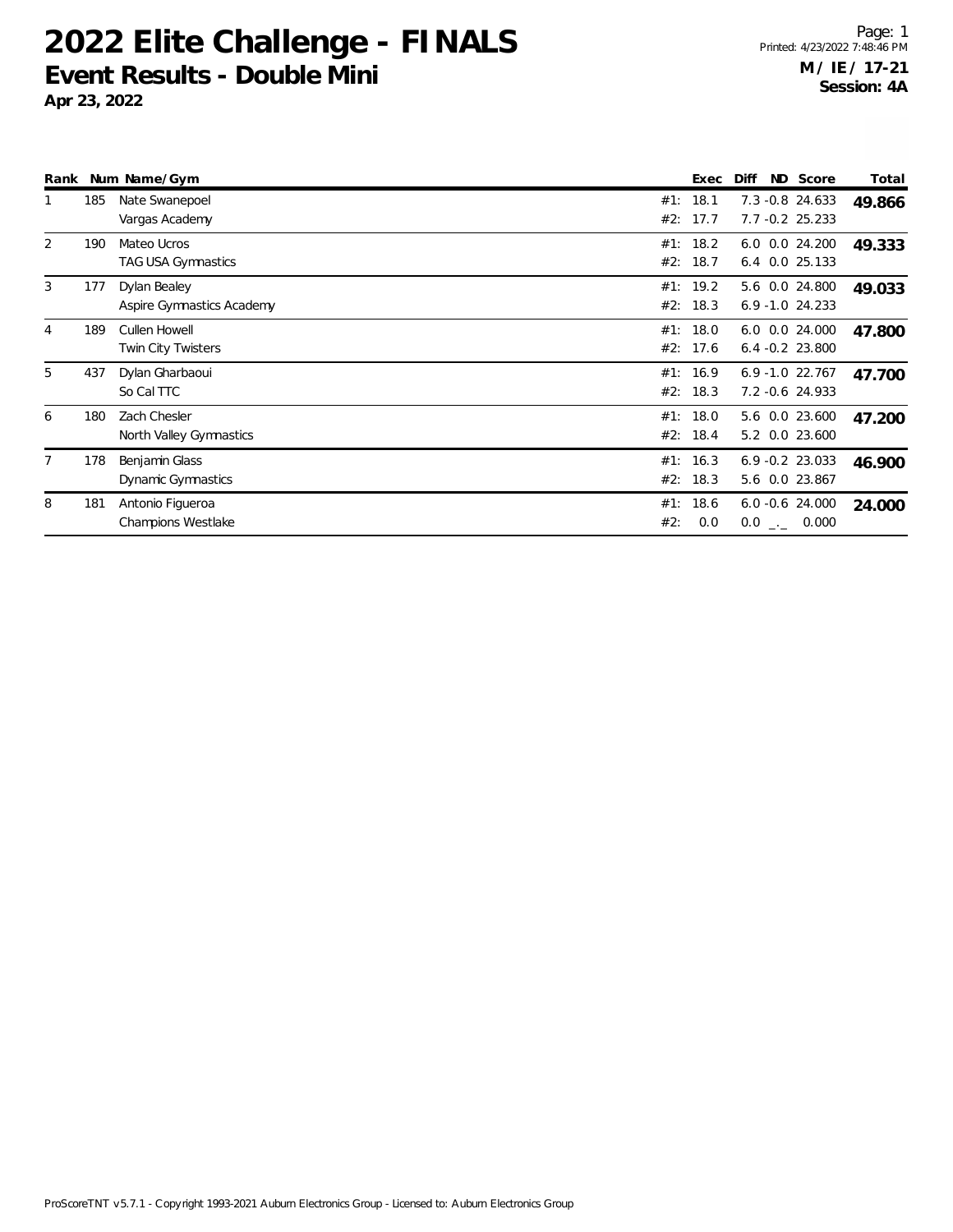|   |     | Rank Num Name/Gym                                       |            | Exec                 | Diff                                     | ND Score   | Total  |
|---|-----|---------------------------------------------------------|------------|----------------------|------------------------------------------|------------|--------|
|   | 258 | Shelby Nobuhara<br>High Altitude                        | #1:<br>#2: | 18.7<br>18.5         | 7.2 -0.6 25.333<br>7.6 -0.2 25.867       |            | 51.200 |
| 2 | 286 | Tristan Van Natta<br><b>Integrity Athletics</b>         | #2:        | #1: 19.1<br>19.0     | 6.0 0.0 25.067<br>7.2 -0.2 26.000        |            | 51.067 |
| 3 | 271 | Maia Amano<br>Merino Trampoline Gymnastics Academy      | #1:        | 18.2<br>#2: 18.9     | 7.2 -0.2 25.200<br>6.0 0.0 24.867        |            | 50.067 |
| 4 | 251 | <b>Finley Merker</b><br>DuPage Cheer and Power Tumbling | #1:<br>#2: | 18.7<br>18.4         | 6.0<br>$6.0 - 0.2 24.200$                | 0.0 24.667 | 48.867 |
| 5 | 285 | Aliah Raga<br>Dulles Gymnastics Academy                 | #1:        | 18.0<br>#2: 18.5     | $6.4 -0.2$ 24.200<br>6.0 0.0 24.533      |            | 48.733 |
| 6 | 273 | Josie Bain<br>North Valley Gymnastics                   |            | #1: 18.3<br>#2: 18.2 | $6.4 - 0.8$ 23.867<br>$6.8 - 0.2$ 24.800 |            | 48.667 |
| 7 | 282 | Caitlin Hiser<br>Gyymnastics Central                    | #2:        | #1: 18.8<br>18.1     | 5.6 0.0 24.400<br>$6.0 - 0.6$ 23.533     |            | 47.933 |
| 8 | 246 | Ava Binkowski<br>Elite Sports Complex Inc.              | #1:<br>#2: | 0.0<br>18.6          | $0.0$ _ 0.000<br>6.0                     | 0.0 24.600 | 24.600 |